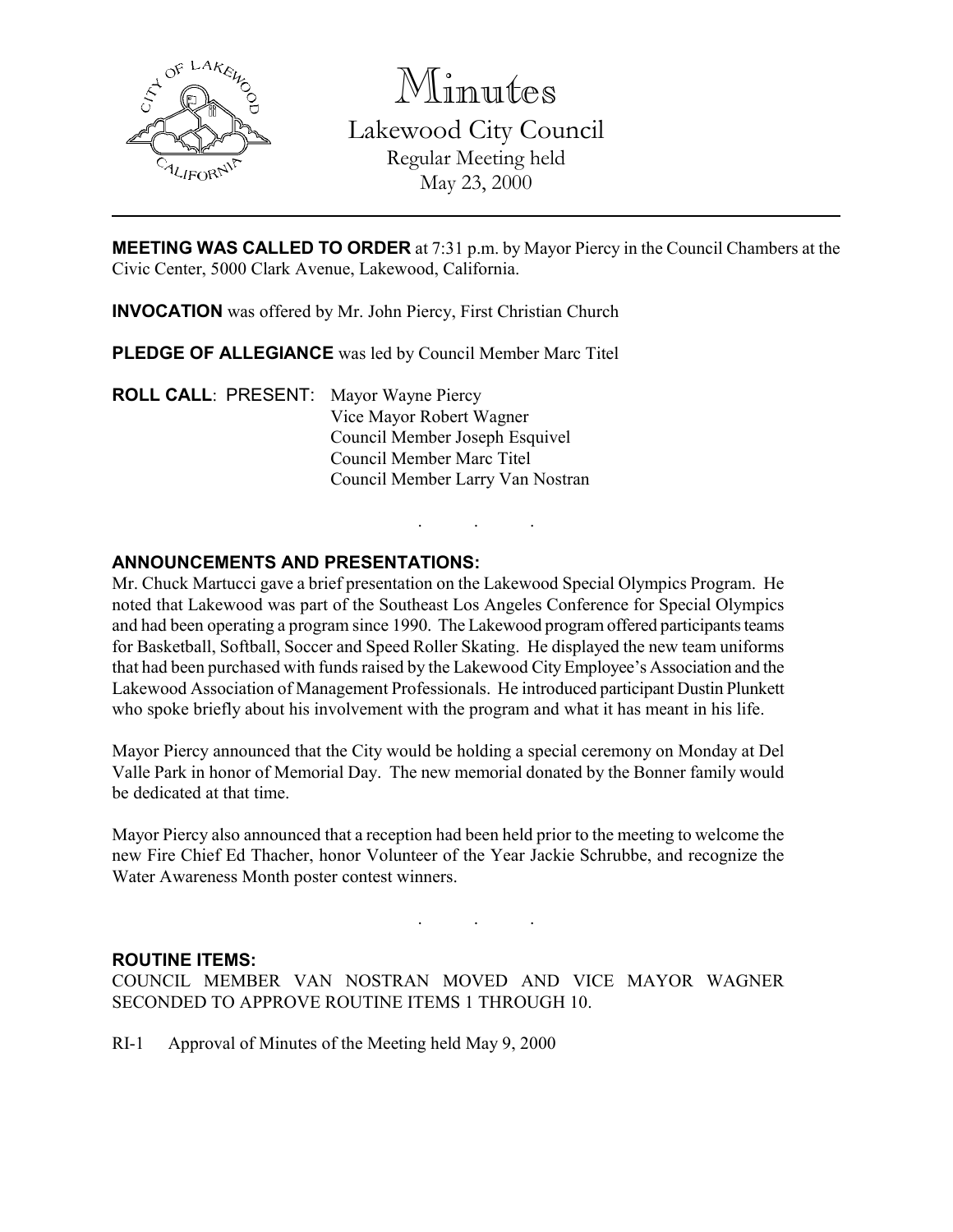#### ROUTINE ITEMS: Continued

- RI-2 Approval of Personnel Transactions
- RI-3 Approval of Registers of Demands dated May 4, and May 11, 2000
- RI-4 Acceptance of Notice of Completion for Public Works Project No. 99-7, Athletic Field Lighting
- RI-5 RESOLUTION NO. 2000-22; A RESOLUTION OF THE CITY COUNCIL OF THE CITY OF LAKEWOOD PROHIBITING THE PARKING OR STANDING OF VEHICLES BETWEEN 7 A.M. AND 12 P.M. ON FRIDAY OF EACH WEEK FOR STREET SWEEPING PURPOSES ON BOTH SIDES OF DEL AMO BOULEVARD SOUTH SERVICE ROAD BETWEEN THE ALLEY WEST OF FAUST AVENUE AND CONQUISTA AVENUE
- RI-6 RESOLUTION NO. 2000-23; A RESOLUTION OF THE CITY COUNCIL OF THE CITY OF LAKEWOOD ESTABLISHING A PHYSICALLY HANDICAPPED PERSONS DESIGNATED PARKING SPACE ON THE WEST SIDE OF PIXIE AVENUE WITHIN THE CITY OF LAKEWOOD

RESOLUTION NO. 2000-24; A RESOLUTION OF THE CITY COUNCIL OF THE CITY OF LAKEWOOD ESTABLISHING A PHYSICALLY HANDICAPPED PERSONS DESIGNATED PARKING SPACE ON THE WEST SIDE OF LEVELSIDE AVENUE WITHIN THE CITY OF LAKEWOOD

- RI-7 Approval of Monthly Report of Investment Transactions
- RI-8 RESOLUTION NO. 2000-25; A RESOLUTION OF THE CITY COUNCIL OF THE CITY OF LAKEWOOD APPROVING THE APPLICATION FOR GRANT FUNDS FROM THE LOS ANGELES COUNTY REGIONAL PARK AND OPEN SPACE DISTRICT PER PARCEL DISCRETIONARY GRANT PROGRAM FOR MONTE VERDE PARK REMODEL
- RI-9 Approval of Release of Improvement Security for Parcel Map 25327, 5825 Woodruff Avenue
- RI-10 Acceptance of Notice of Completion for Public Works Project No. 99-2, Water Main Replacement

UPON ROLL CALL VOTE, THE MOTION WAS APPROVED:

AYES: COUNCIL MEMBERS: Van Nostran, Esquivel, Titel, Wagner and Piercy NAYS: COUNCIL MEMBERS: None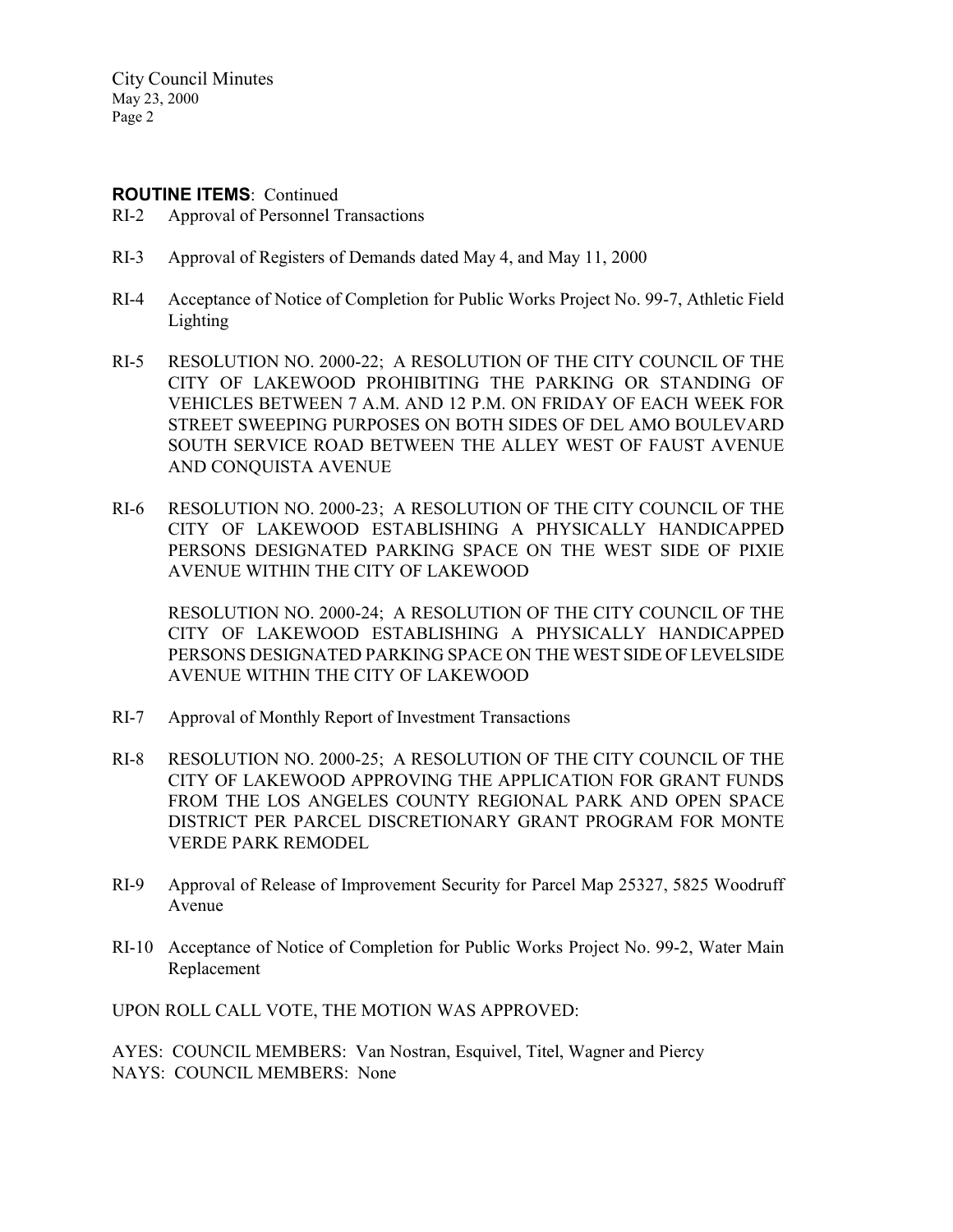# 1.1 • AWARD OF BID FOR PUBLIC WORKS PROJECT NO. 00-10, MONTE VERDE PARK PROJECT

Assistant Director of Public Works, Max Withrow, presented an oral report based on the memorandum contained in the agenda packet and stated eight bids had been received for the Monte Verde Park improvement project. He reported that because all bids received had significantly exceeded the engineer's estimate and there had been some confusion about the addenda issued during the bidding process, it was the recommendation of staff that the City Council reject all bids and authorize the re-bid of the project. Staff was also requesting authorization to contract for geotechnical and construction materials testing and inspection services in an amount not to exceed \$16,000.

Mayor Piercy opened the public hearing at 7:56 p.m. and called for anyone in the audience wishing to address the City Council on this matter. There was no response.

COUNCIL MEMBER ESQUIVEL MOVED AND VICE MAYOR WAGNER SECONDED TO CLOSE THE PUBLIC HEARING AND APPROVE STAFF'S RECOMMENDATION. UPON ROLL CALL VOTE, THE MOTION WAS APPROVED:

AYES: COUNCIL MEMBERS: Van Nostran, Esquivel, Titel, Wagner and Piercy NAYS: COUNCIL MEMBERS: None

. . .

# 1.2 • AWARD OF BID FOR PURCHASING BID NO. 00-3, AVID FIBER CHANNEL **STORAGE**

Finance Director Larry Schroeder presented an oral report based on the memorandum contained in the agenda packet and stated three bids had been received for the purchase of AVID Fiber Channel Storage, post-production media storage utilized by the Cable Television Division. It was the recommendation of staff that the City Council authorize the purchase of equipment from the lowest responsible bidder, Three Point Digital, in the amount of \$19,801.87.

Mayor Piercy opened the public hearing at 7:59 p.m. and called for anyone in the audience wishing to address the City Council on this matter. There was no response.

COUNCIL MEMBER TITEL MOVED AND VICE MAYOR WAGNER SECONDED TO CLOSE THE PUBLIC HEARING AND AUTHORIZE THE AWARD OF BID TO THREE POINT DIGITAL. UPON ROLL CALL VOTE, THE MOTION WAS APPROVED:

AYES: COUNCIL MEMBERS: Van Nostran, Esquivel, Titel, Wagner and Piercy NAYS: COUNCIL MEMBERS: None

. . .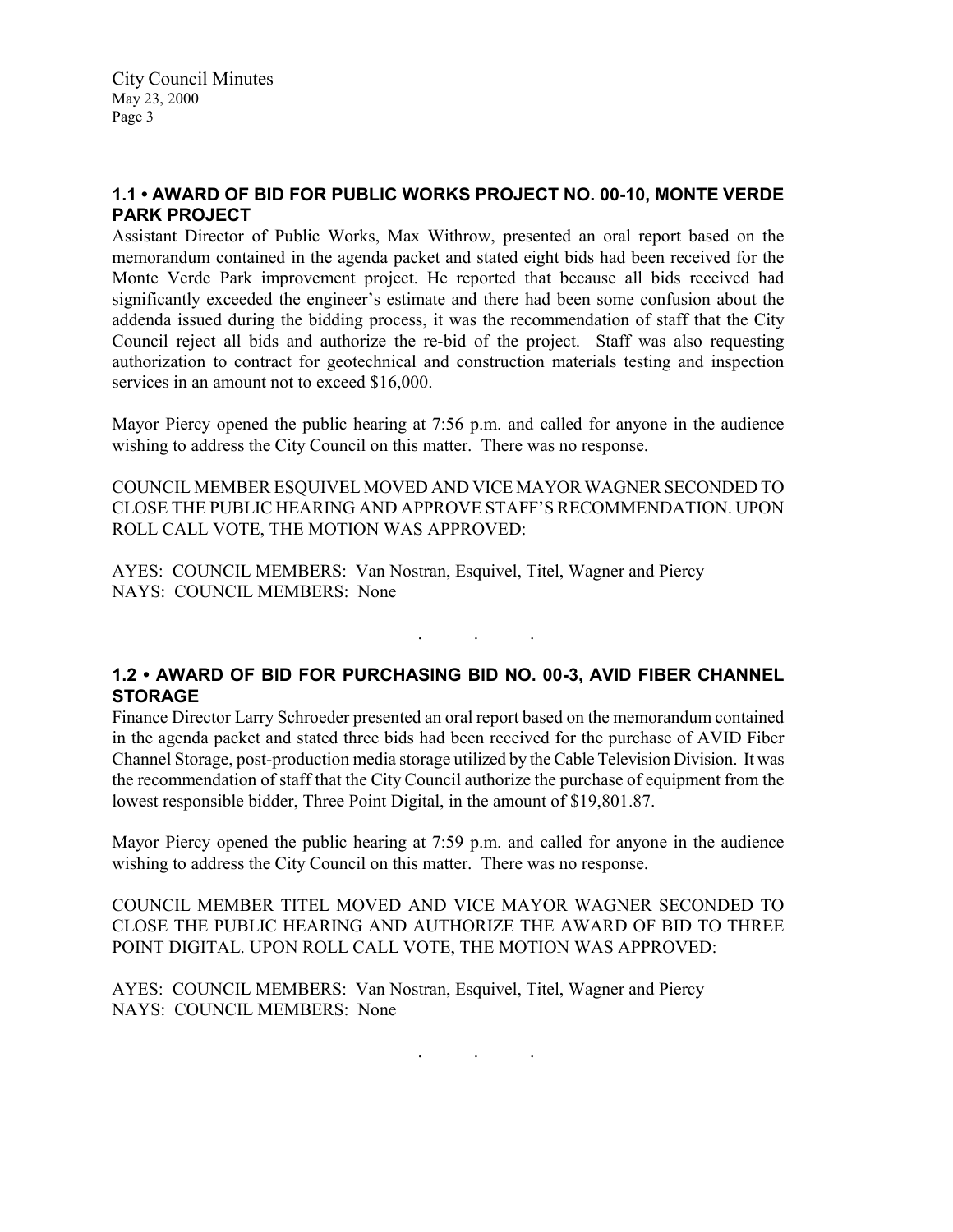## 2.1 • SB 821 PEDESTRIAN WALKWAY AND BICYCLE FACILITIES FUND

The Assistant Director of Public Works presented an oral report based on the memorandum contained in the agenda packet and stated that levels of SB 821 funds had been announced and that Lakewood would receive \$32,869 for eligible pedestrian or bicycle facilities. Staff was proposing the funds be set aside for use in installing handicap ramps around Palms Park and Palms Elementary School. It was the recommendation of staff that the City Council adopt the proposed resolution and allocate the funds for the Palms Park/Elementary project.

RESOLUTION NO. 2000-26; A RESOLUTION OF THE CITY COUNCIL OF THE CITY OF LAKEWOOD APPROVING THE APPLICATION FOR BICYCLE AND/OR PEDESTRIAN FUNDS UNDER SB 821 AND APPROVING THE ADOPTION FUNDS UNDER SB 821 APPROVING THE ADOPTION OF ITS BICYCLE AND/OR PEDESTRIAN PLAN

Responding to a question from Council Member Van Nostran, the Director of Recreation and Community Services stated that more than half of handicapped access ramps needed around City parks had already been installed over the previous three years of this program.

COUNCIL MEMBER TITEL MOVED AND COUNCIL MEMBER ESQUIVEL SECONDED TO APPROVE STAFF'S RECOMMENDATION. UPON ROLL CALL VOTE, THE MOTION WAS APPROVED:

AYES: COUNCIL MEMBERS: Van Nostran, Esquivel, Titel, Wagner and Piercy NAYS: COUNCIL MEMBERS: None

# 3.1 • STATUS REPORT OF THE SCHOOL DISTRICT FORMATION AD HOC COMMITTEE

. . .

As a member of the Ad Hoc School District Formation Committee, Council Member Van Nostran stated that although the report to the State Board of Education had yet to be finalized, the committee had met to review some of the significant changes, most notably the Long Beach Unified bond issue, since the petition had been heard by the Los Angeles County Education Committee. He commended Vice Mayor Wagner for the time and effort he had put into this project.

Vice Mayor Wagner stated that the petition was scheduled to be heard by the State Board of Education early in July and that a supplemental report would be ready for presentation prior to the hearing.

 $\mathbf{r}$  .  $\mathbf{r}$  ,  $\mathbf{r}$  ,  $\mathbf{r}$  ,  $\mathbf{r}$  ,  $\mathbf{r}$  ,  $\mathbf{r}$  ,  $\mathbf{r}$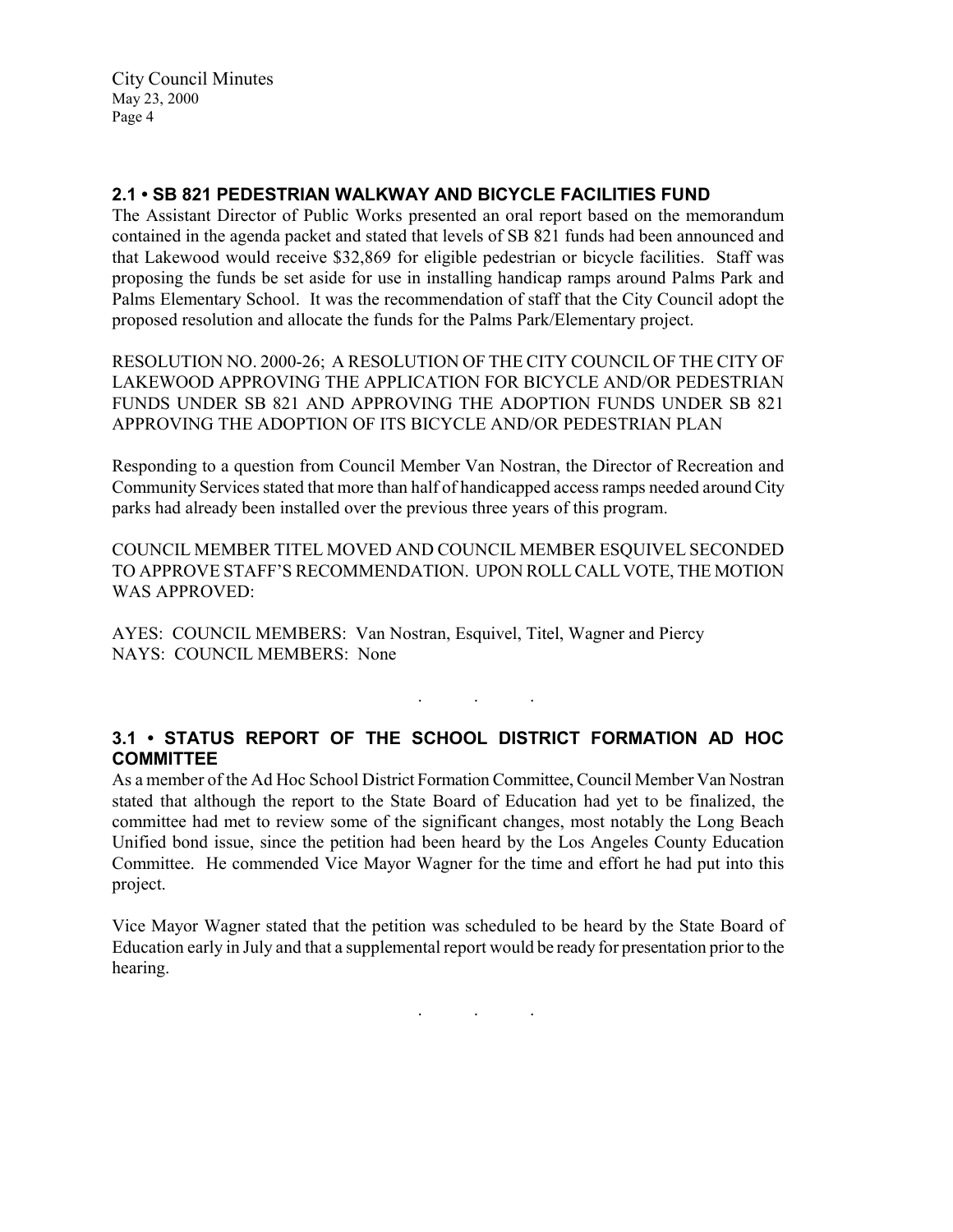### 3.2 • APPROVAL OF PURCHASE OF WATER METERS

The Finance Director presented an oral report based on the memorandum contained in the agenda packet and stated Lakewood again had the opportunity to "piggy-back" on a City of Long Beach bid for water meters. He noted that use of this system had saved over \$104,000 on water meters over the past five years. It was the recommendation of staff that the City Council authorize the purchase of water meters from Schlumberger Industries and Badger Meter, Inc. for \$47,122.74.

VICE MAYOR WAGNER MOVED AND COUNCIL MEMBER ESQUIVEL SECONDED TO APPROVE STAFF'S RECOMMENDATION. UPON ROLL CALL VOTE, THE MOTION WAS APPROVED:

. . .

AYES: COUNCIL MEMBERS: Van Nostran, Esquivel, Titel, Wagner and Piercy NAYS: COUNCIL MEMBERS: None

### 3.3 • APPROVAL OF RESIDENTIAL ADDRESS CURB PAINTING PROGRAM

The Assistant Director of Public Works presented an oral report based on the memorandum contained in the agenda packet and stated staff was recommending a return to the practice of having house numbers painted on curbs by a contractor with a direct City agreement, rather than having a private contractor do the work through a local non-profit organization. The proposed program, which would be completed over a two-year cycle, would provide staff the opportunity to negotiate for the best price and have oversight of the work. It was the recommendation of staff that the City Council authorize staff to proceed with the residential address curb painting program.

COUNCIL MEMBER VAN NOSTRAN MOVED AND COUNCIL MEMBER TITEL SECONDED TO APPROVE STAFF'S RECOMMENDATION. UPON ROLL CALL VOTE, THE MOTION WAS APPROVED:

AYES: COUNCIL MEMBERS: Van Nostran, Esquivel, Titel, Wagner and Piercy NAYS: COUNCIL MEMBERS: None

## 3.4 • APPROVAL OF CONTRACT CHANGE ORDER, PUBLIC WORKS PROJECT 00- 6, LOCAL PAVEMENT REHAB

. . .

The Assistant Director of Public Works presented an oral report based on the memorandum contained in the agenda packet and stated there was an opportunity to add streets to the existing pavement rehab project. The additional streets, approximately 5.7 miles, could be added to the contract for \$550,000. It was the recommendation of staff that the City Council approve a change order for Silvia construction in a amount not to exceed \$550,000 and appropriate funding from the General Fund.